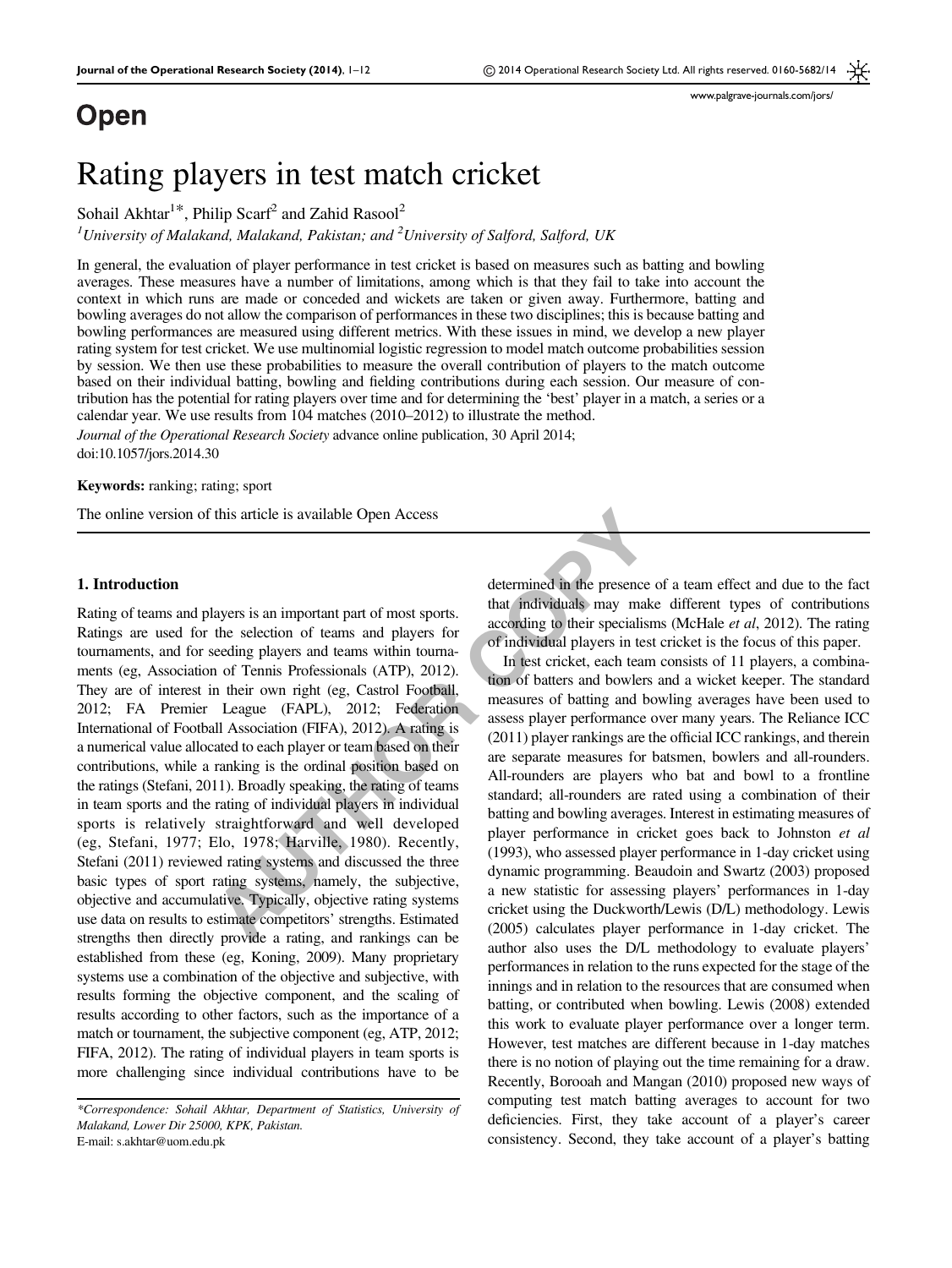<span id="page-1-0"></span>

|                                            | Australia batting scorecard |                |                                      | India batting scorecard |                |
|--------------------------------------------|-----------------------------|----------------|--------------------------------------|-------------------------|----------------|
| Players                                    | <i>First innings</i>        | Second innings | Players                              | First innings           | Second innings |
| <b>SR</b> Watson                           | 126                         | 56             | G Gambhir                            | 25                      | 0              |
| <b>SM Katich</b>                           | 6                           | 37             | V Sehwag                             | 59                      | 17             |
| RT Ponting $*$                             | 71                          |                | R Dravid                             | 77                      | 13             |
| <b>MJ</b> Clarke                           | 14                          | 4              | I Sharma                             | 18                      | 31             |
| <b>MEK Hussey</b>                          | 17                          | 28             | <b>SR</b> Tendulkar                  | 98                      | 38             |
| MJ North                                   | $\theta$                    | 10             | SK Raina                             | 86                      | $\theta$       |
| $TD$ Paine <sup><math>\dagger</math></sup> | 92                          | 9              | MS Dhoni <sup>‡</sup> , <sup>†</sup> | 14                      |                |
| MG Johnson                                 | 47                          | 3              | Harbhajan Singh                      | $\theta$                |                |
| <b>NM Hauritz</b>                          | 9                           | 9              | Z Khan                               | 6                       | 10             |
| <b>BW</b> Hilfenhaus                       | $20*$                       | 6              | <b>VVS Laxman</b>                    | $\overline{2}$          | $73*$          |
| DE Bollinger                               | $\theta$                    | $5*$           | PP Ojha                              | $0*$                    | $5*$           |
| Extras                                     | 26                          | 21             | Extras                               | 20                      | 25             |
| Total                                      | 428                         | 192            |                                      | 405                     | 216            |
| Wickets                                    | 10                          | 10             |                                      | 10                      | 9              |

Table 1 Batting scorecard for first test, India against Australia in India in October 2010

contribution relative to their team 's contribution (total). However, fundamentally these adjustments do not consider the in fluence of a contribution on match outcome.

relative to their team's contribution (total). How-<br> **Example 12** contribution (total). How-<br> **EXAMPLE CONTEX CONTEX CONTEX CONTEX CONTEX CONTEX CONTEX CONTEX CONTEX CONTEX CONTEX CONTEX CONTEX CORRECT CONTEX CORRECT AND T** We propose a new rating system based on players ' performances (batting, bowling and fielding) during each session of a test match. (Note that each day of a 5-day test match is divided into three sessions: morning, afternoon and evening, each nominally 2 h in length.) There are advantages to looking at players ' performances session by session. First, a session-bysession analysis can take account of the state of the batting and bowling conditions; thus, scoring runs on the first day in a match may be quite different from scoring runs on the fourth or fifth day because test pitches deteriorate with the passage of time and batting becomes more difficult in the later stages of the match. Second, a session-by-session analysis can take account of the state of the match (pressure situation); thus, a player who scores 50 runs when his team score is 100 runs for 5 wickets may be making a more valuable contribution and should be rated more highly for this contribution than a player who scores 50 runs when his team score is 100 runs for 1 wicket. A similar argument may be put forward for bowlers and wicket-taking contributions. The system we develop also takes account of the wicket value, that is, whether a wicket of a recognized batsman or 'tail-ender ' is taken. Furthermore, we propose a rating system that measures batting and bowling (and fielding) performances on the same scale. Then in principle the rating system can be used to choose the best player in a match or in a series (of matches), or to determine the new emerging player in a particular year, or the best player in a year, whether a batsman, a bowler, an all-rounder (a player who is a frontline batsman and a frontline bowler) or a wicket keeper. Best batting and best bowling performances over a period can also be determined. The system we propose has certain similarities to that

developed by [Scarf and McHale \(2005\)](#page-11-0) and [McHale](#page-11-0) et al (2012) for rating soccer players.

To illustrate the importance of different match contexts, consider the following example: the first test match between India and Australia at Chandigarh, India in 2010. The batting scorecard for this match is shown in Table 1. The match was very closely contested and India won by 1 wicket. Watson scored 126 runs in the first innings and 56 runs in the second innings. Tendulkar scored 98 runs and 38 runs in his two innings. These players scored the maximum number of runs for their respective sides during the match. However, it is difficult to determine how important these batting contributions were in the match from Table 1; this is because the state of the match at the time it was scored is not clear. The session-by-session scorecard (Table 2) shows that Watson and Tendulkar scored runs in relatively easy situations in the match. On the other hand, the most crucial and decisive period appears to be the last four sessions in which Laxman played a very important role, scoring 73 runs and arguably playing the decisive innings for his team in this match. Traditional measures of performance ignore the context of the match, and thus the Reliance ICC player ranking, which is based on traditional measures, does likewise.

In order to take account of the match situation when runs are scored or wickets taken, we analyse the net contribution of players using a model of match outcome probabilities given the position at the end of each session that was proposed by [Akhtar](#page-11-0) [and Scarf \(2012\).](#page-11-0) This model was developed to predict match outcomes 'in-play '. It is similar in principle to those developed by [Brooks](#page-11-0) et al (2002), [Scarf and Shi \(2005\), Scarf and Akhtar](#page-11-0)  $(2011)$  and Scarf et al  $(2011a)$ . In particular, [Brooks](#page-11-0) et al  $(2002)$ use an ordered probit model to predict match outcome given the batting and bowling strengths at the start of a match, [Scarf and](#page-11-0) [Shi \(2005\)](#page-11-0) use logistic regression to predict match outcome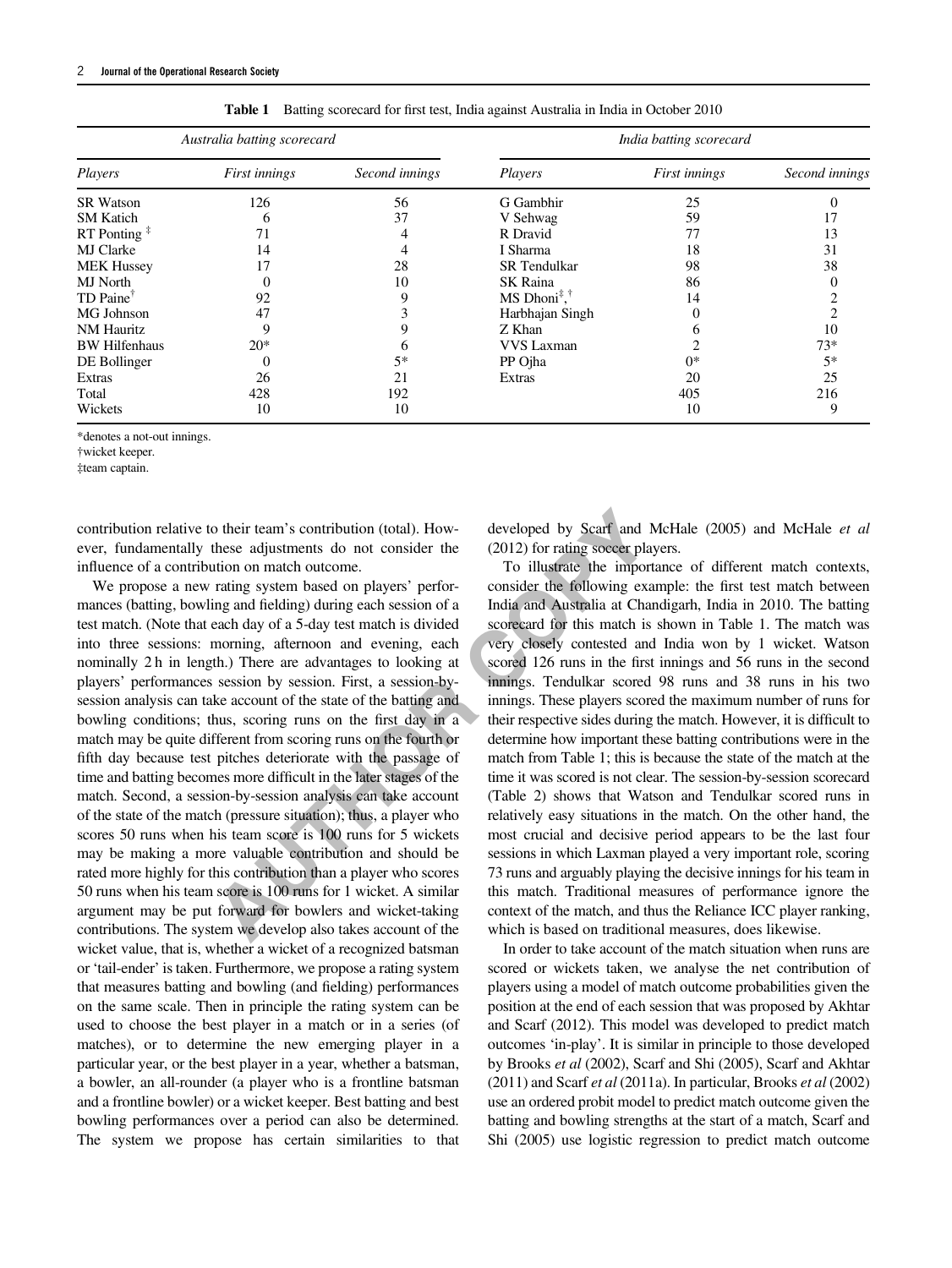<span id="page-2-0"></span>

|                |                 |        |          |                                     |          |     | <b>Table 2</b> Session-by-session scorecard for match in Table 1 |       |    |                     |     |     |                 |     |
|----------------|-----------------|--------|----------|-------------------------------------|----------|-----|------------------------------------------------------------------|-------|----|---------------------|-----|-----|-----------------|-----|
|                | Day 1           |        |          |                                     | Day 2    |     |                                                                  | Day 3 |    | Day 4               |     |     | Day $5$         |     |
| <b>Session</b> | At lunch At tea |        | End      | At lunch At tea End At lunch At tea |          |     |                                                                  |       |    | End At lunch At tea |     | End | At lunch At tea |     |
| Lead           | 101             | 179    | 224      | 295                                 | 390      | 318 | 237                                                              | 148   | 23 | 123                 | 188 | 160 | 53              | — I |
| $W_1$          |                 |        |          | 6                                   | 8        | 10  | 10                                                               | 10    | 10 | 13                  | 16  | 20  | 20              | 20  |
| $W_2$          |                 | $_{0}$ | $\theta$ | $\theta$                            | $\theta$ |     |                                                                  | 4     | 10 | 10                  | 10  | 14  | 18              | 19  |

Table 2 Session-by-session scorecard for match in [Table 1](#page-1-0)

 $W_1$  is Australia total wickets down at end of session and  $W_2$  is India total wickets down at end of session.

given the end of third innings position, [Scarf and Akhtar \(2011\)](#page-11-0) extend this latter work to the end of first and second innings positions, and finally Scarf et al [\(2011a\)](#page-11-0) consider declaration strategy using the third innings position model.

Using the session-by-session match outcome probabilities, we measure the effect of a contribution (runs scored or wickets taken during a session) on the match outcome probabilities; the greater the effect, the greater the value of the contribution and the more highly the contribution should be rated in the rating system. This principle of rewarding contributions by players in a team according to the effect of the contribution on the match outcome was essentially put forward in the development of the EA Sports Player Performance Index for soccer (McHale et al, 2012). The novelty of our paper lies in implementing this principle in the context of a sport in which players make fundamentally different kinds of contributions. Early development of the work is described in Scarf et al (2011b) and Akhtar (2011).

The structure of the paper is as follows. The session-bysession prediction model is briefly described. We then describe how the prediction model is used to determine player contributions. We then compare different potential method measures of player contribution. Furthermore, we illustrate player rating with examples. Lastly, we introduce a weighted average rating scheme.

## 2. Measuring batting, bowling and fielding contributions

**Example 1** and the material of the material of the material of the material of the material of the material of the term paper lies in implementing this principle in the strategy of the transformation. Early development o We use match outcome probabilities to measure the contributions of players. The probabilities are predicted using a nominal multinomial logistic regression fitted session by session to data on 146 test matches. Data were obtained from the ESPNcricinfo website ([ESPN Cricinfo, 2010\)](#page-11-0), and the complete data set of 146 matches relates to all the test matches in the period between November 2005 and March 2010, excluding those matches for which the session-by-session data were not available and in which more than 90 overs were lost to poor weather. Sessionby-session information is not generally available before November 2005. The data were processed in order to obtain session-by-session information (eg, Table 2) for each match.

The nominal multinomial logistic regression model is as follows. With match outcome Y taking values  $(1, 0, -1)$  to denote a win, draw and loss, respectively, covariates denoted by  $X$  and taking a draw  $(0)$  as a reference category, the model

| <b>Table 3</b> Best fitting multinomial logistic regression model at each |
|---------------------------------------------------------------------------|
| stage, and showing Nagelkerke $R^2$ and number of matches used to         |
| estimate the model                                                        |

| Day   | <b>Session</b> | Model           | Nagelkerke<br>$R^2$ (in<br><i>percentage</i> ) | <b>Number</b><br>of matches |
|-------|----------------|-----------------|------------------------------------------------|-----------------------------|
| Day 1 | At lunch       | $G+L+W_1$       | 24.4                                           | 146                         |
|       | At tea         | $G+L+W_1$       | 32.3                                           | 146                         |
|       | End of day     | $G+L+W_1$       | 39.6                                           | 146                         |
| Day 2 | At lunch       | $G+L+W_1+W_2$   | 44.0                                           | 146                         |
|       | At tea         | $G+L+W_1+W_2$   | 53.4                                           | 146                         |
|       | End of day     | $G+L+W_1+W_2$   | 56.7                                           | 146                         |
| Day 3 | At lunch       | $G+L+W_1+W_2$   | 60.7                                           | 146                         |
|       | At tea         | $G+L+W_1+W_2$   | 66.5                                           | 146                         |
|       | End of day     | $G+L+W_1+W_2$   | 72.7                                           | 143                         |
| Day 4 | At lunch       | $G+L+W_1+W_2$   | 74.8                                           | 131                         |
|       | At tea         | $L + W_1 + W_2$ | 74.2                                           | 122                         |
|       | End of day     | $L + W_1 + W_2$ | 80.5                                           | 111                         |
| Day 5 | At lunch       | $L + W_1 + W_2$ | 84.0                                           | 91                          |
|       | At tea         | $L + W_1 + W_2$ | 94.9                                           | 76                          |

Covariates here are  $L$ , lead of reference team;  $G$ , ground effect;  $W_1$ , total wickets down by reference team;  $W_2$ , total wickets down by opponents.

assumes Y has a multinomial distribution, that is,  $Y \sim MN$  $(p_1, p_0, p_{-1}; \sum p_i = 1)$ , where  $p_1$ ,  $p_0$  and  $p_{-1}$  represent the probability of a win, a draw and a loss, with

$$
p_1 = P(Y = 1 | X)
$$
  
= 
$$
\frac{\exp(\alpha_1 + \beta_1^T X)}{\{1 + \exp(\alpha_1 + \beta_1^T X) + \exp(\alpha_{-1} + \beta_{-1}^T X)\}},
$$
  

$$
p_0 = P(Y = 0 | X)
$$
  
= 
$$
\frac{1}{\{1 + \exp(\alpha_1 + \beta_1^T X) + \exp(\alpha_{-1} + \beta_{-1}^T X)\}},
$$
  

$$
p_{-1} = P(Y = -1 | X)
$$
  
= 
$$
\frac{\exp(\alpha_{-1} + \beta_{-1}^T X)}{\{1 + \exp(\alpha_1 + \beta_1^T X) + \exp(\alpha_{-1} + \beta_{-1}^T X)\}}.
$$

A sequence of models with covariates lead, ground effect and total wickets lost for each team is obtained. These models are given in Table 3. The coefficients are shown in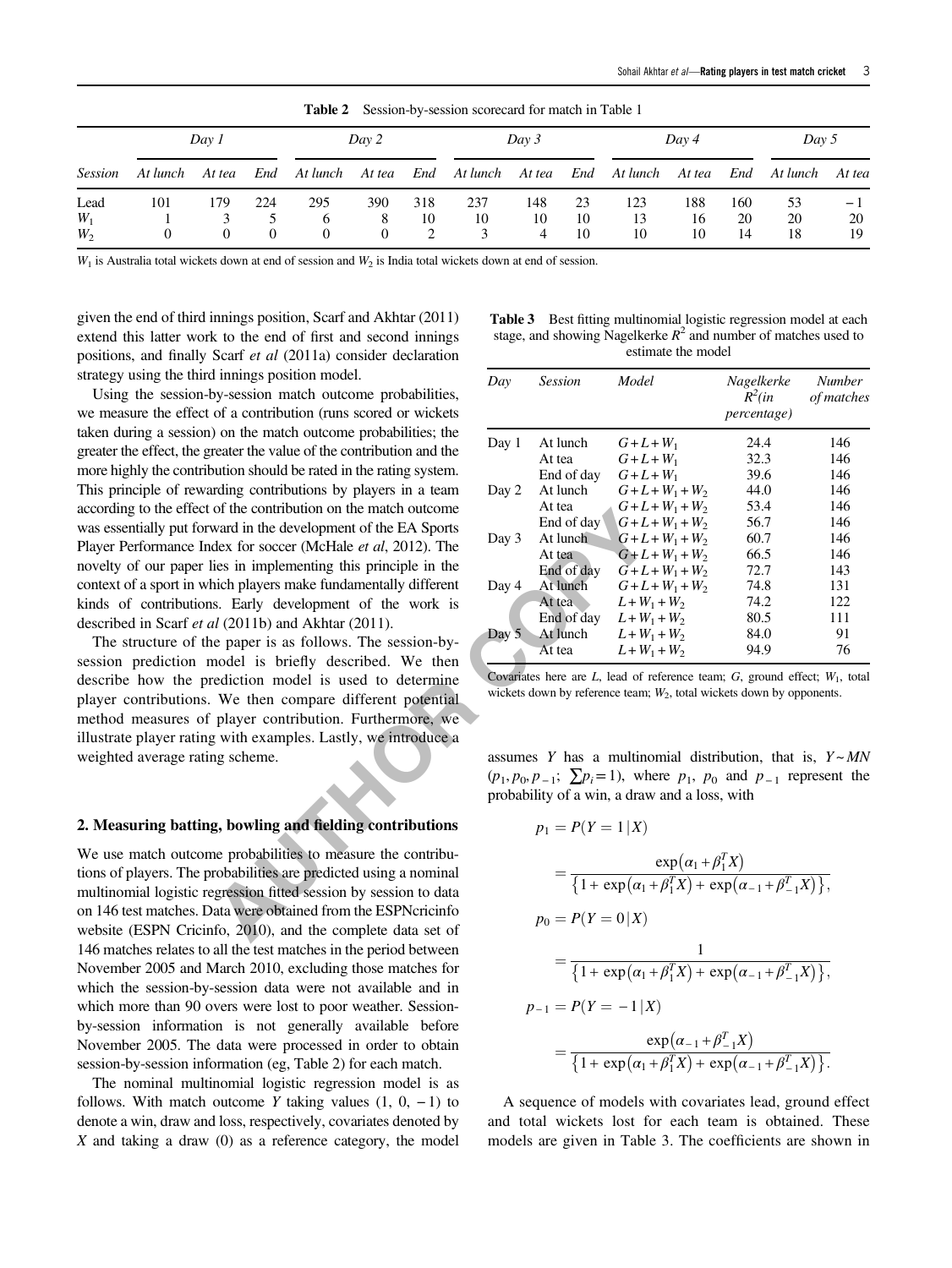|       |       |            |                          | Win/draw |          |                          | Loss/draw  |                 |          |        |          |  |  |
|-------|-------|------------|--------------------------|----------|----------|--------------------------|------------|-----------------|----------|--------|----------|--|--|
|       |       | Constant   | G                        | L        | $W_1$    | $W_2$                    | Constant   | G               | L        | $W_1$  | $W_2$    |  |  |
| Day 1 | Lunch | 2.719      | $-3.485$                 | $-0.009$ | $-0.062$ |                          | 1.839      | $-4.977$        | $-0.012$ | 0.504  |          |  |  |
|       | Tea   | 1.977      | $-3.830$                 | $-0.004$ | 0.196    |                          | 1.042      | $-5.345$        | $-0.007$ | 0.578  |          |  |  |
|       | End   | 2.566      | $-3.815$                 | $-0.005$ | 0.139    | $\overline{\phantom{m}}$ | 2.551      | $-4.952$        | $-0.012$ | 0.394  |          |  |  |
| Day 2 | Lunch | 2.562      | $-3.712$                 | $-0.003$ | 0.027    | 0.161                    | 3.454      | $-5.648$        | $-0.012$ | 0.263  | $-0.119$ |  |  |
|       | Tea   | $-0.262$   | $-3.766$                 | 0.001    | 0.183    | 0.236                    | 0.447      | $-5.585$        | $-0.011$ | 0.496  | $-0.146$ |  |  |
|       | End   | 0.126      | $-4.238$                 | 0.001    | 0.050    | 0.310                    | 0.656      | $-5.414$        | $-0.010$ | 0.300  | 0.037    |  |  |
| Day 3 | Lunch | $-1.461$   | $-4.467$                 | 0.002    | 0.129    | 0.298                    | $-0.932$   | $-5.957$        | $-0.010$ | 0.393  | 0.052    |  |  |
|       | Tea   | $-2.990$   | $-4.661$                 | 0.004    | 0.067    | 0.485                    | $-3.334$   | $-4.620$        | $-0.009$ | 0.421  | 0.179    |  |  |
|       | End   | $-6.920$   | $-4.288$                 | 0.002    | 0.260    | 0.583                    | $-6.100$   | $-4.947$        | $-0.010$ | 0.669  | 0.088    |  |  |
| Day 4 | Lunch | $-8.926$   | $-3.404$                 | 0.003    | 0.168    | 0.759                    | $-7.823$   | $-4.690$        | $-0.012$ | 0.695  | 0.124    |  |  |
|       | Tea   | $-9.260$   |                          | 0.003    | 0.176    | 0.569                    | $-8.690$   | $\qquad \qquad$ | $-0.015$ | 0.899  | $-0.341$ |  |  |
|       | End   | $-11.614$  | $\overline{\phantom{0}}$ | $-0.001$ | 0.323    | 0.554                    | $-16.800$  | $\qquad \qquad$ | $-0.025$ | 1.370  | $-0.330$ |  |  |
| Day 5 | Lunch | $-20.321$  |                          | $-0.007$ | 0.617    | 0.759                    | $-23.964$  |                 | $-0.031$ | 1.653  | $-0.223$ |  |  |
|       | Tea   | $-130.711$ |                          | $-0.025$ | 5.896    | 1.154                    | $-404.939$ |                 | $-0.302$ | 24.858 | $-4.288$ |  |  |
|       | End   | $-130.711$ |                          | $-0.025$ | 5.896    | 1.154                    | $-404.939$ |                 | $-0.302$ | 24.858 | $-4.288$ |  |  |

Table 4 The fitted parameter estimates for each session of the match with covariates lead  $(L)$ , total wickets down by reference team  $(W_1)$ , total wickets down opposing team  $(W_2)$  and ground effect  $(G)$ 

Fre are two points to note here. First, the<br>
the propositional of session *t* is  $(L = I, V_1, W_1, W_2, W_2, W_3, W_4$ <br>
tates in different ways—this is a property of nothing in the session theoretical cordinal nultinomial logisti Table 4. There are two points to note here. First, the win –draw comparison and the loss –draw comparison depend on the covariates in different ways —this is a property of nominal as opposed to ordinal multinomial logistic regression. Second, the wickets covariate is transformed to wicket resources before fitting —this allows the value of the tenth wicket, for example, to be less than that of the first wicket in the wickets-lost effect. The models of Akhtar and Scarf [\(2012\)](#page-11-0) included further covariates: pre-match team strengths and home advantage. We do not use these here because our view is that the worth of the player should be based on the current performance. Finally, note that the number of matches available for model fitting for later sessions decreases because not all matches last the full 5 days.

Using these models, we can predict the match outcome probabilities (win, draw and loss) given the match position at the end of each session  $t$  ( $t = 1, 2, 3...15$ ). These are given by

$$
P_t^A(y) = P_t(Y = y | L = l_t, W_1 = w_{1,t}, W_2 = w_{2,t}) \tag{1}
$$

where  $P_t^A$  denotes the probabilities at the end of session t, and  $W_1$ ,  $W_2$  and  $L$  are, respectively, the total wickets down of the reference team, the total wickets down of the opponent team and the lead of the reference team. The reference team bat first in the match. The actual match position at the end of session  $t$  is  $(L = l_t, W_1 = w_{1, t}, W_2 = w_{2, t}).$ 

Next, to measure performance session by session, we de fine hypothetical positions for the batting team and for the bowling team. For the batting team, we de fine a hypothetical position at (the end of) session  $t$  in which batsmen have not scored any runs in session t, and obtain match outcome probabilities given the hypothetical position:

$$
P_{t,bat}^H(y) = P_t(Y = y | L = l_{t-1}, W_1 = w_{1,t}, W_2 = w_{2,t}). \quad (2)
$$

Thus, the hypothetical position for the batting side at the end of session t is  $(L = l_{t-1}, W_1 = w_{1,t}, W_2 = w_{2,t})$ ; if the batters score nothing in the session then their lead does not increase and remains at  $l_{i-1}$ , which is the lead at the end of the previous session  $t-1$ .

Similarly for the bowling side, we de fine a hypothetical position at the end of session  $t$  in which bowlers have not taken any wickets in session t and obtain match outcome probabilities given the hypothetical position

$$
P_{t, \text{bowl}}^H(y) = P_t(Y = y | L = l_t, W_1 = w_{1,t-1}, W_2 = w_{2,t-1}). \quad (3)
$$

Thus, the hypothetical position for the bowling team in session t is  $(L = l_t, W_1 = w_{1,t-1}, W_2 = w_{2,t-1})$ . In this way, if the bowling team take no wickets in the session then the wickets down for the other team remains at  $w_{t-1}$ . Of course, the wickets down for the bowling team remains unchanged during the session.

At the end of each session, to assess the worth of players ' contributions, we use the difference between the hypothetical match outcome probabilities and the actual match outcome probabilities. These differences, for batters and for bowlers, are our measures of total player contribution during the session. The probability difference (total contribution) is then awarded to a batter according to his share of the runs scored in the session, and to a bowler according to his share of wickets taken in the session. For bowling contributions, however, a share is also given to fielders. The details of these procedures are given below.

However, matters are not straightforward. This is because we can look at probabilities in relation to alternative outcomes: winning, drawing or at least one of these, or equivalently, not losing. Hence, we can calculate in the manner described above the value of a contribution to winning or the value of a contribution to not losing. Different situations have been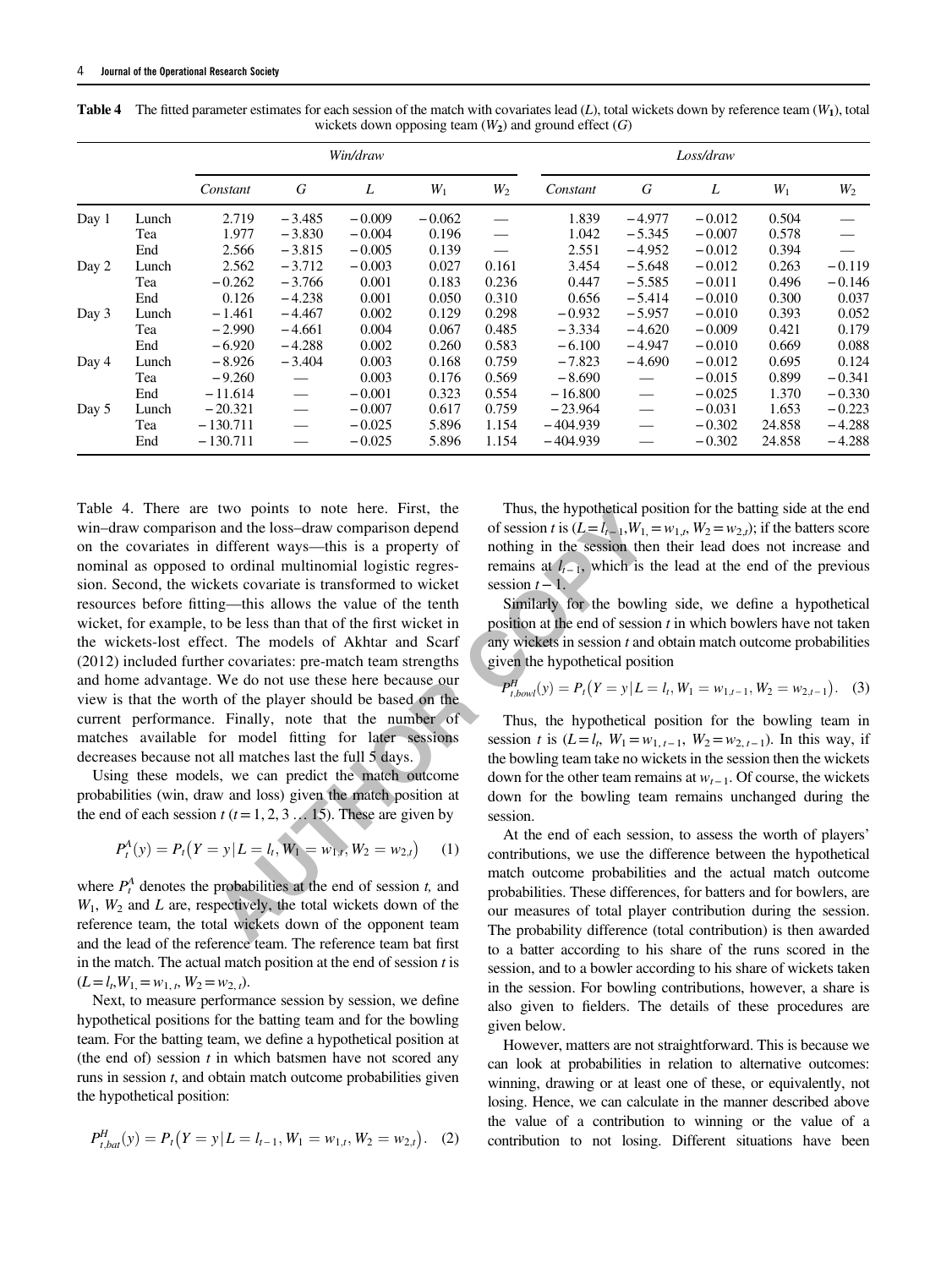<span id="page-4-0"></span>

Figure 1 For individual players: (a) total batting points (not lose criterion) versus runs in the match; (b) total wicket-taking points (not lose criterion) versus wickets share; (c) total batting points (win criterion) versus runs in the match; (d) total wicket-taking points (win criterion) versus wickets share; 1 (win), 0 (draw),  $-1$  (loss) from point of view batting and bowling team; respectively (104 matches).

**Example 1** and  $\frac{1}{2}$  and  $\frac{1}{2}$  and  $\frac{1}{2}$  and  $\frac{1}{2}$  and  $\frac{1}{2}$  and  $\frac{1}{2}$  and  $\frac{1}{2}$  and  $\frac{1}{2}$  and  $\frac{1}{2}$  and  $\frac{1}{2}$  and  $\frac{1}{2}$  and  $\frac{1}{2}$  and  $\frac{1}{2}$  and  $\frac{1}{2}$  and  $\frac{1}{2}$ investigated, and we propose one criterion for batters and another for bowlers. For batters, we look at probability differences with respect to 'not losing ' and at bowlers with respect to winning. We believe that looking at not losing is a reasonable approach to rate the batters in test cricket. This is because batting teams act conservatively and early in a game will aim to bat towards a position from which they cannot lose. Even later in a game, a team will bat for a win only if a target or a lead is moderate; otherwise they play for a draw. On the other hand, bowlers and fielders predominantly play for a win—the notion of bowlers and fielders playing for a draw does not really exist, despite the fact that fields might be set to be defensive. The numerical results considered later in Section 4 (Figure 1) provide a further justi fication of these choices of criteria. Alternatively, one might use an expected 'points ' gained criterion for both batters and wicket takers that assumes 1 point for a win and 2 points for a draw.

The value of a player 's contribution is computed at the end of each session in the following way. De fining the event {win} that the match outcome is a win for the reference side, and likewise for  $\{lose\}$ , and  $\{ not \, lose\} = \{ win \cup draw\}$ ,

the batting and bowling contributions of all players in session t are

$$
C_{t,bat} = P_t^A(\{not \, lose\}) - P_{t,bat}^H(\{not \, lose\})
$$

$$
C_{t,bowl} = P_t^A(\{win\}) - P_{t,bowl}^H(\{win\}).
$$

The value of an individual player 's batting contribution is

$$
C_{i,t,bat} = C_{t,bat} \times \left(\frac{r_{i,t}}{r_t}\right)
$$

:

where  $r_{i,t}$  is the runs scored by player *i* in session *t* and  $r_t$  is the total runs scored by his team in session t.

For wickets taken, we proceed in the same way in principle to runs scored, sharing the total points among those who take wickets. However, we make allowances for fielding contributions (catches, run-outs and stumpings), and award a share of the points for a wicket to the fielder if indeed a fielder contributed. The choice of the number to express such a share for catches and stumpings is arbitrary. We suppose there are  $j = 1, \ldots, n$  types of wicket-taking contribution, each of which has share  $\alpha_j$  of the points. Thus,  $j = 1$  corresponds to a wicket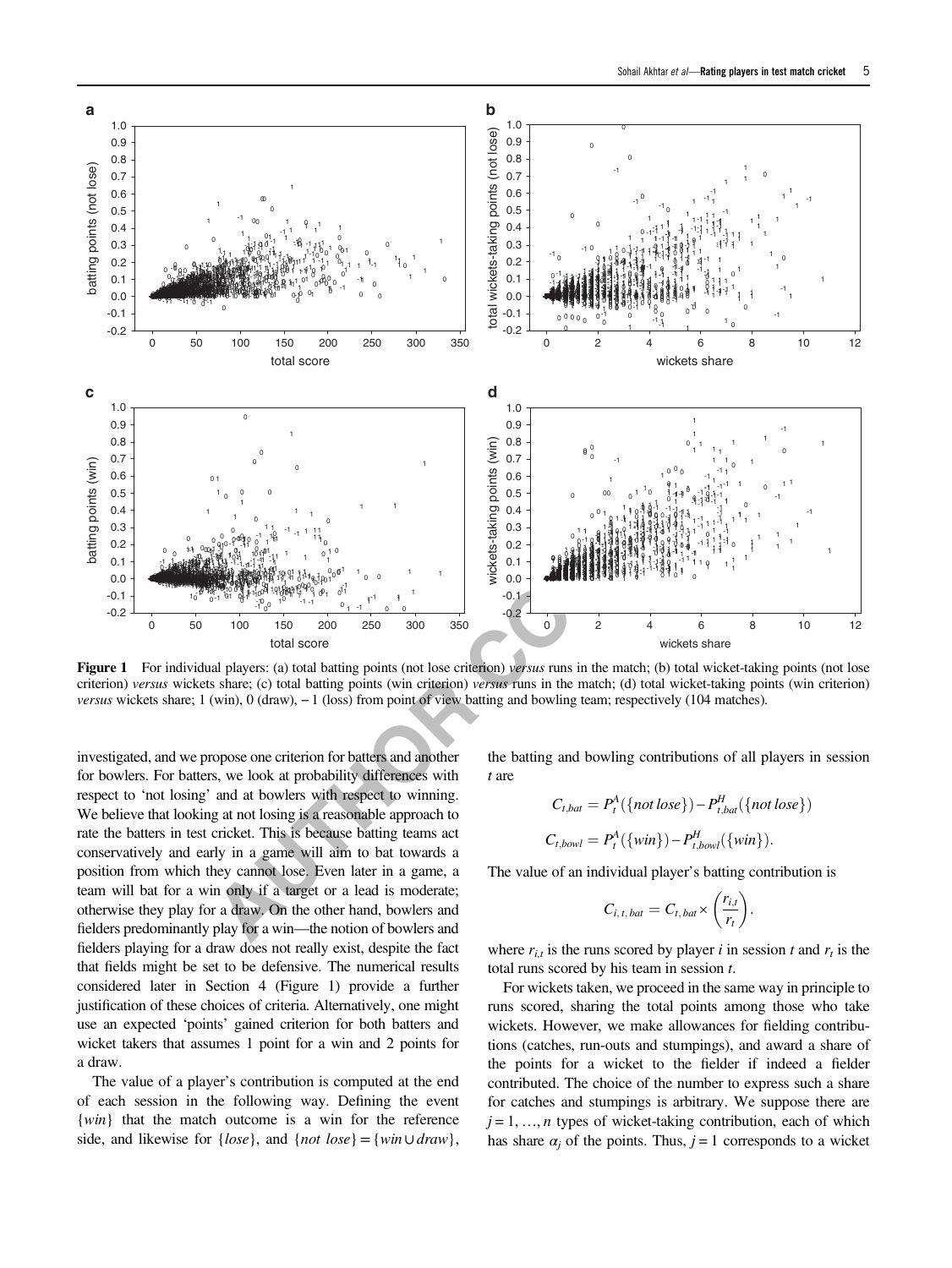taken by the bowler (bowled, lbw,  $\alpha_1 = 1$ ),  $j = 2$  corresponds to a catch taken by a fielder ( $\alpha_2 = 0.25$ ) and  $j = 3$  corresponds to the bowler contribution in this case  $(\alpha_3 = 0.75)$ . Run-out contributions are shared between the fielders involved. Stumpings are treated similarly to catches. For player  $i$  in session  $t$ , the number of contributions of type  $j$ ,  $z_{itj}$ , can be obtained from the scorecard. If the total number of wickets taken in session  $t$  is  $z_t$ then the wicket-taking points awarded to player  $i$  in session  $t$  is

$$
C_{i,t,bowl} = C_{t,bowl} \times \frac{\sum_{j=1}^{n} z_{itj} \alpha_j}{z_t}.
$$

The net contribution of player  $i$  in the match is then the sum of contributions from all sessions:

$$
\sum_{t=1}^{15} \left( C_{i,t,bowl} + C_{i,t,bat} \right).
$$

**Example 10** and the state in the basinon-<br> **AUTHOR CONSTRONAL CONSTRONAL CONSTRONAL CONSTRONAL CONSTRONAL CONSTRONAL CONSTRONAL CONSTRONAL CONSTRONAL CONSTRONAL CONSTRONAL CONSTRONAL CONSTRONAL CONSTRONAL CONSTRONAL CONS** We assume in these expressions that there is no change of innings during a session. When there is, we calculate the actual and hypothetical probabilities in a slightly different way. We suppose in effect that the within-session change of innings occurs at a virtual session-end. The outcome probabilities for the virtual session-end are calculated by interpolating between the probabilities that can be calculated for the actual sessionends immediately before and after the virtual session-end. We carry out the interpolation linearly with weights determined by the number of overs into the session at which the change of innings occurs. We omit the details of the calculation here. A player will only score batting and wicket-taking points in the same session if there is a change of innings in the session. The following should also be noted. First, in modelling match outcome, lead is calculated session by session throughout the match with respect to the reference team, the team batting first in the match. Therefore, all the above formulae are strictly applicable to the reference team. For the opponents, the team bowling first, the bowling criterion {win} of the reference team becomes {*lose*} of the reference team and vice versa. Second, the change in the probabilities at the end of a match (last session) is calculated by comparison of the hypothetical position with the actual match result. Third, we could use different criteria, for example, {win} for batters and {not lose} for bowlers. This is explored in the example below. Finally, our intention is to produce a rating system where total batting and wicket-taking points over all time should be the same. However, we are not yet in a position to do this as we have not collected data on sufficient matches.

#### 3. Comparison of potential measures of contribution

We now compare the approaches described above. Batting and wicket-taking points for individual players are calculated by the above stated approaches, and plotted in [Figure 1,](#page-4-0) for 104 test matches played in 2010, 2011 and 2012. To calculate the ratings of not too large a number of players for a reasonably large number of matches, we only consider the top eight teams (Australia, New Zealand, Pakistan, India, South Africa, West Indies, Sri Lanka and England). [Figure 1\(a\)](#page-4-0) clearly shows a positive relationship between batting points under the {not lose} criterion and total score. On the other hand, using the {*win*} criterion for batters, some of the players earn negative points ([Figure 1\(c\)](#page-4-0)). This is because batters do not always play for a win; sometimes batters bat slowly for a draw when the opponent 's lead is large. When a batter bats slowly the win and loss probabilities decrease and the draw probability increases. Therefore, those batters who play for a draw can receive negative points under the {*win*} criterion. By using the {*not* lose} criterion for wicket taking [\(Figure 1\(b\)\)](#page-4-0), some players received negative points. On the other hand, Figure  $1(d)({win})$ criterion for wicket-taking points) gives a stronger positive relationship. Thus, these plots would appear to support the idea of using the {*win*} criterion for wicket-takers and the {*not lose*} criterion for batting points.

#### 4. Examples

#### 4.1. Example 1

Consider now the third test between Australia and England, Perth, 2010. Table 5 provides the summary of players ' batting, bowling and fielding contributions in the match. Batting contributions use {not lose} and bowling and fielding contributions use {win}. Australia batted first, scoring 268 runs in their first innings and 309 runs in their second innings. In reply, England scored 187 runs in their first and 123 runs in the second innings. Australia won this match by 267 runs. Hussey scored maximum runs in the match and received maximum batting points (0.53). On the other hand, Johnson scored 63 runs and took nine wickets in the match. He received the maximum points (0.66) with this all-round performance and was declared man of the match. Note that wicket-taking points are adjusted (rescaled) so that total batting points and total wicket-taking points are equal; we do this to standardize the contributions. Such standardization might be carried out over a series of matches, or even over all matches played in a speci fied period. The rationale for this is that ultimately, if enough matches are considered, run-scoring and wicket-taking contributions ought to be balanced.

#### 4.2. Example 2

Consider now the 2010/2011 Ashes, a five-match test series between England and Australia played in Australia. The results of adopting the contribution system are shown in [Table 6.](#page-7-0) This series was an interesting one for all stakeholders: fans, teams, bookmakers and the communication-media organizations. Squads for each team contained up to 17 players so that more than 22 players took part in at least one match. For brevity, only the top 20 players are presented. Note also that wicket-taking points are rescaled so that total batting points and total wickettaking points over the series are equal in order to standardize the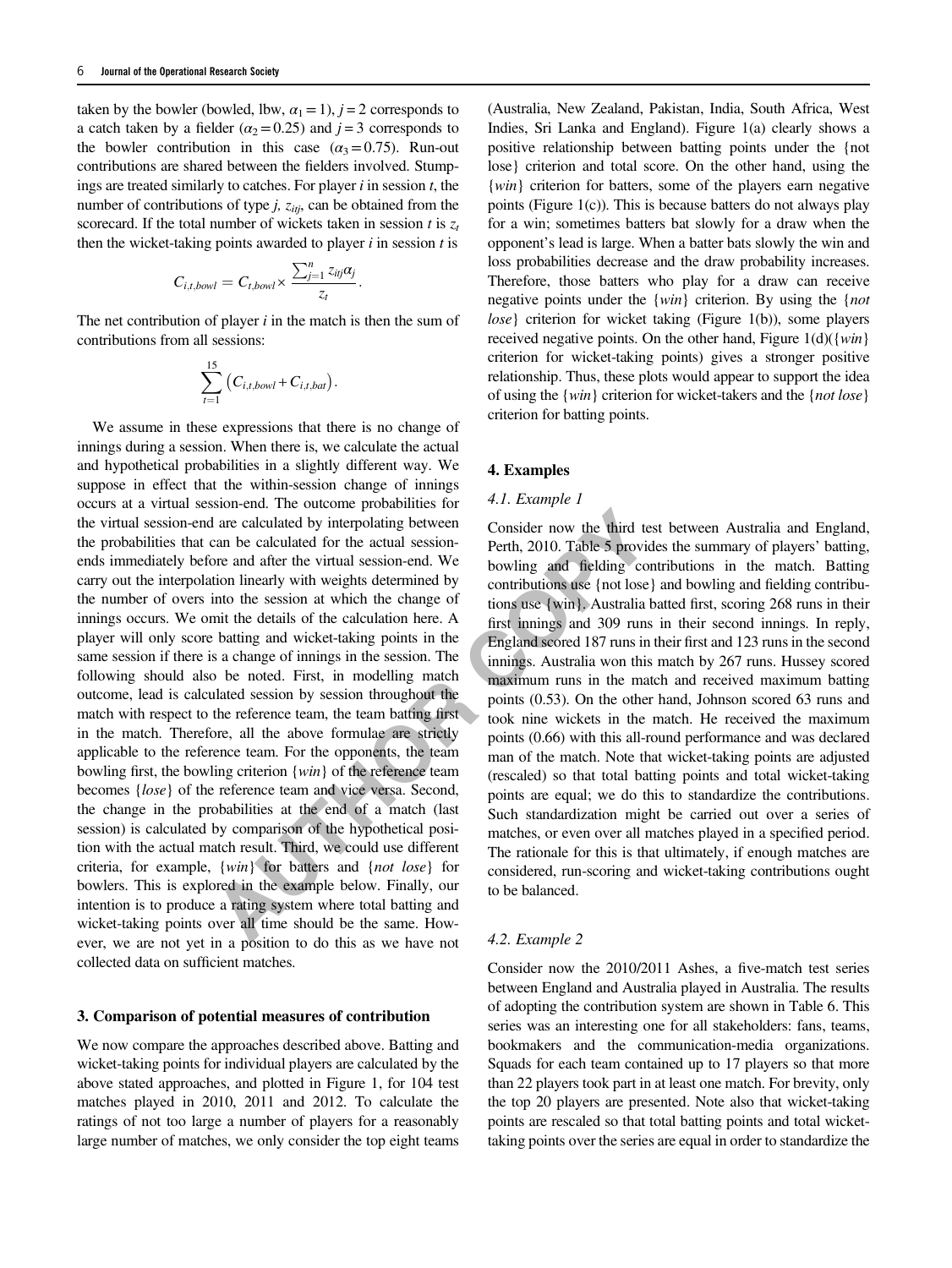<span id="page-6-0"></span>

|               | Runs | Wickets<br>share | Run outs<br>(fielding) | Catches<br>(fielding)   | Fielding<br>share | <b>Batting</b><br>points | Wicket-taking<br>points | Fielding<br>points | Total<br>points | Rank             |
|---------------|------|------------------|------------------------|-------------------------|-------------------|--------------------------|-------------------------|--------------------|-----------------|------------------|
| Australia     |      |                  |                        |                         |                   |                          |                         |                    |                 |                  |
| Watson        | 108  | $\mathbf{0}$     | $\mathbf{0}$           | $\overline{c}$          | 0.5               | 0.42                     | 0.00                    | 0.04               | 0.46            | 3                |
| Hughes        | 14   | $\overline{0}$   | $\theta$               | $\boldsymbol{0}$        | $\overline{0}$    | 0.06                     | 0.00                    | 0.00               | 0.06            | 20               |
| Ponting $(*)$ | 13   | $\Omega$         | $\Omega$               | $\overline{c}$          | 0.5               | 0.01                     | 0.00                    | 0.04               | 0.05            | 21               |
| Hussey        | 177  | $\mathbf{0}$     | 0                      | $\overline{c}$          | 0.5               | 0.53                     | 0.00                    | 0.02               | 0.55            | $\boldsymbol{2}$ |
| Clarke        | 24   | $\Omega$         | $\Omega$               | $\boldsymbol{0}$        | 0                 | 0.10                     | 0.00                    | 0.00               | 0.10            | 18               |
| Smith         | 43   | $\mathbf{0}$     | $\Omega$               | $\overline{c}$          | 0.5               | 0.15                     | 0.00                    | 0.03               | 0.18            | 12               |
| $Haddin(+)$   | 60   | $\Omega$         | $\Omega$               | 3                       | 0.75              | 0.11                     | 0.00                    | 0.06               | 0.16            | 14               |
| Johnson       | 63   | 8                | $\theta$               | $\boldsymbol{0}$        | 0                 | 0.15                     | 0.51                    | 0.00               | 0.66            | $\mathbf{1}$     |
| Harris        | 4    | 7.5              | $\Omega$               | $\overline{0}$          | $\overline{0}$    | 0.01                     | 0.40                    | 0.00               | 0.41            | 4                |
| Siddle        | 43   |                  | 0                      | $\overline{0}$          | $\mathbf{0}$      | 0.13                     | 0.09                    | 0.00               | 0.21            | 9                |
| Hilfenhaus    | 13   | 0.75             | $\Omega$               | $\mathbf{0}$            | $\mathbf{0}$      | 0.04                     | 0.07                    | 0.00               | 0.10            | 16               |
| England       |      |                  |                        |                         |                   |                          |                         |                    |                 |                  |
| $Strauss(*)$  | 67   | $\mathbf{0}$     | $\theta$               |                         | 0.25              | 0.26                     | 0.00                    | 0.03               | 0.28            | 6                |
| Cook          | 45   | $\Omega$         | $\Omega$               |                         | 0.25              | 0.15                     | 0.00                    | 0.02               | 0.17            | 13               |
| Trott         | 35   | $\Omega$         | $\Omega$               | $\overline{0}$          | $\overline{0}$    | 0.06                     | 0.00                    | 0.00               | 0.06            | 19               |
| Pietersen     | 3    | $\Omega$         | $\theta$               | $\overline{0}$          | $\Omega$          | 0.00                     | 0.00                    | 0.00               | 0.00            | 22               |
| Collingwood   | 16   | 0.75             | $\Omega$               | 3                       | 0.75              | 0.04                     | 0.02                    | 0.04               | 0.10            | 17               |
| Bell          | 69   | $\overline{0}$   | $\Omega$               | $\overline{\mathbf{c}}$ | 0.5               | 0.19                     | 0.00                    | 0.01               | 0.20            | 10               |
| $Prior(+)$    | 22   | $\overline{0}$   | 0                      | $\mathbf{1}$            | 1                 | 0.04                     | 0.00                    | 0.07               | 0.11            | 15               |
| Swann         | 20   | 1.5              | $\Omega$               | $\overline{c}$          | 0.5               | 0.03                     | 0.13                    | 0.02               | 0.18            | 11               |
| Tremlett      | 3    | $\tau$           | $\theta$               | $\overline{0}$          | $\Omega$          | 0.01                     | 0.40                    | 0.00               | 0.41            | 5                |
| Anderson      | 3    | 3.25             | $\Omega$               | 1                       | 0.25              | 0.00                     | 0.23                    | 0.02               | 0.24            | $\boldsymbol{7}$ |
| Finn          | 3    | $\overline{4}$   | $\overline{0}$         | $\boldsymbol{0}$        | $\boldsymbol{0}$  | 0.00                     | 0.24                    | 0.00               | 0.24            | 8                |
| substitute    | 0    | $\mathbf{0}$     | $\Omega$               | $\mathbf{0}$            | $\overline{0}$    | 0.00                     |                         |                    | 0.00            |                  |

Table 5 Player contributions in the third Ashes test, Australia versus England, Perth, 2010

 **AUTHOR COPY** contributions. Using the combined contribution measure to evaluate the player of the series or tournament award, we see that Alastair Cook, the England opening batsman, is placed in top position. Behind him in second is his countryman Anderson, a bowler whose contribution with the ball was also outstanding. It is difficult to argue against these players being the best batsman and bowler, respectively. Cook in fact was awarded the man of the series accolade. England players occupy four of the top five positions; Hussey is the exception at third. England won the series 4 –0.

#### 4.3. Example 3

Consider the two-match test series between South Africa and India in India, February 2010. The series was tied at 1–1. Tables 7 and 8 summarize the net wicket-taking (bowling and fielding) and batting contributions of the players. To calculate the batting points, we tried both the earlier stated criteria ({win} and {not lose}). However, under the  $\{win\}$  criterion, a significant number of batsmen received negative batting points. Therefore, batting contributions are calculated using the {not lose} criterion. Wicket-taking contributions are calculated using the {win} criterion. Raw unadjusted contributions are shown.

[Table 7](#page-7-0) summarizes the net batting and net wicket-taking contributions in the first test match. South Africa won this match by an innings and 6 runs. Amla scored 253 runs in the match and received the maximum batting points (0.187). On the other hand, Steyn received the maximum wicket-taking points (0.878) in the match. Note that Sehwag and Tendulkar scored almost the same number of runs but received quite different numbers of points. This is because Tendulkar made 100 runs in the second innings when the defeat of his team was almost certain. [Table 8](#page-8-0) summarizes the net batting and wicket-taking contributions in the second test. India won the match by an innings and 57 runs. Amla once again scored maximum runs in the match but received fewer batting points than Sehwag and Tendulkar. The Sehwag and Tendulkar partnership was the crucial and decisive one from the point of view of the match result. Laxman and Dhoni also made hundreds in the match but received fewer points than Sehwag and Tendulkar. This is because India were already in a strong position in the match and faced the less pressured situation.

[Table 9](#page-8-0) shows the total scores over the 2-match series for the top 10 players in rank order, with wicket-taking contributions rescaled so that the total batting and wicket-taking contributions over the series are equal. Harbhajan Singh is placed in top position with maximum total points on the basis of his 7.5 wickets (bowling plus fielding) in the second test; arguably, all these wickets were decisive and played a vital role in the win. Amla scored a massive 490 runs in the two-match series but is some way behind Singh in the adjusted contribution score. Sehwag, who scored 290 runs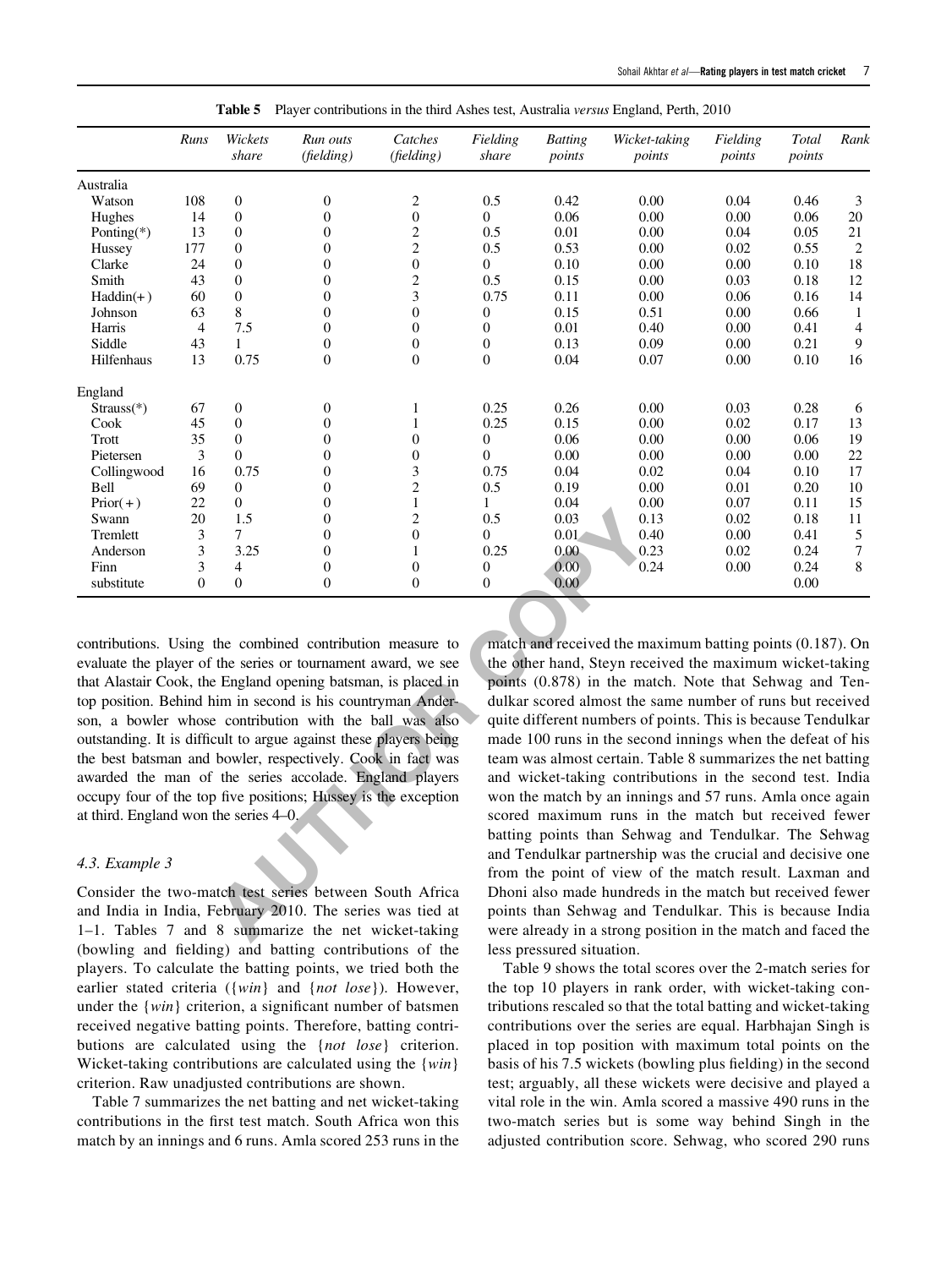<span id="page-7-0"></span>

| 8              |                                                                                                                                  | Journal of the Operational Research Society |                               |                          |                                        |                                   |                           |      |  |  |  |
|----------------|----------------------------------------------------------------------------------------------------------------------------------|---------------------------------------------|-------------------------------|--------------------------|----------------------------------------|-----------------------------------|---------------------------|------|--|--|--|
|                | Ashes series 2010/2011: Players in rank order of total contribution, batting and wicket taking (bowling and fielding)<br>Table 6 |                                             |                               |                          |                                        |                                   |                           |      |  |  |  |
| Players        | Country                                                                                                                          | <b>Batting</b><br>contribution              | Wicket-taking<br>contribution | Fielding<br>contribution | Adjusted wicket-taking<br>contribution | Adjusted fielding<br>contribution | Total net<br>contribution | Rank |  |  |  |
| Cook           | England                                                                                                                          | 0.885                                       | 0.000                         | 0.106                    | 0.000                                  | 0.059                             | 0.944                     |      |  |  |  |
| Anderson       | England                                                                                                                          | 0.031                                       | 1.400                         | 0.063                    | 0.774                                  | 0.035                             | 0.840                     | 2    |  |  |  |
| Hussey         | Australia                                                                                                                        | 0.791                                       | 0.000                         | 0.048                    | 0.000                                  | 0.027                             | 0.818                     | 3    |  |  |  |
| Swann          | England                                                                                                                          | 0.039                                       | 0.932                         | 0.110                    | 0.515                                  | 0.061                             | 0.615                     | 4    |  |  |  |
| <b>Strauss</b> | England                                                                                                                          | 0.528                                       | 0.000                         | 0.149                    | 0.000                                  | 0.082                             | 0.610                     | 5    |  |  |  |
| Tremlett       | England                                                                                                                          | 0.005                                       | 0.950                         | 0.000                    | 0.525                                  | 0.000                             | 0.530                     | 6    |  |  |  |
| Johnson        | Australia                                                                                                                        | 0.200                                       | 0.602                         | 0.000                    | 0.333                                  | 0.000                             | 0.533                     | 7    |  |  |  |
| Watson         | Australia                                                                                                                        | 0.434                                       | 0.107                         | 0.077                    | 0.059                                  | 0.043                             | 0.536                     | 8    |  |  |  |
| Siddle         | Australia                                                                                                                        | 0.089                                       | 0.491                         | 0.002                    | 0.271                                  | 0.001                             | 0.361                     | 9    |  |  |  |
| Pietersen      | England                                                                                                                          | 0.232                                       | 0.133                         | 0.164                    | 0.074                                  | 0.091                             | 0.396                     | 10   |  |  |  |
| Finn           | England                                                                                                                          | 0.001                                       | 0.650                         | 0.032                    | 0.359                                  | 0.018                             | 0.378                     | 11   |  |  |  |
| Prior          | England                                                                                                                          | 0.061                                       | 0.000                         | 0.528                    | 0.000                                  | 0.292                             | 0.353                     | 12   |  |  |  |
| Haddin         | Australia                                                                                                                        | 0.322                                       | 0.000                         | 0.069                    | 0.000                                  | 0.038                             | 0.360                     | 13   |  |  |  |
| Trott          | England                                                                                                                          | 0.257                                       | 0.000                         | 0.124                    | 0.000                                  | 0.069                             | 0.326                     | 14   |  |  |  |
| <b>Bresnan</b> | England                                                                                                                          | 0.005                                       | 0.515                         | 0.000                    | 0.285                                  | 0.000                             | 0.290                     | 15   |  |  |  |
| Bell           | England                                                                                                                          | 0.287                                       | 0.000                         | 0.014                    | 0.000                                  | 0.008                             | 0.295                     | 16   |  |  |  |
| Harris         | Australia                                                                                                                        | 0.010                                       | 0.426                         | 0.000                    | 0.235                                  | 0.000                             | 0.245                     | 17   |  |  |  |
| Hilfenhaus     | Australia                                                                                                                        | 0.095                                       | 0.192                         | 0.007                    | 0.106                                  | 0.004                             | 0.205                     | 18   |  |  |  |
| Collingwood    | England                                                                                                                          | 0.059                                       | 0.075                         | 0.156                    | 0.041                                  | 0.086                             | 0.187                     | 19   |  |  |  |
| Clarke         | Australia                                                                                                                        | 0.163                                       | 0.000                         | 0.010                    | 0.000                                  | 0.006                             | 0.169                     | 20   |  |  |  |

Table 6 Ashes series 2010/2011: Players in rank order of total contribution, batting and wicket taking (bowling and fielding)

Table 7 Raw player contributions for 2010 test series between India and South Africa in India, first test match

|                                            |                  | <b>Batting</b> contribution | Wicket-taking contribution        |        |             |                  | <b>Batting</b> contribution | Wicket-taking contribution        |        |
|--------------------------------------------|------------------|-----------------------------|-----------------------------------|--------|-------------|------------------|-----------------------------|-----------------------------------|--------|
| South Africa                               | Runs             | Points                      | Wickets<br>$(bowling + fielding)$ | Points | India       | Runs             | Points                      | Wickets<br>$(bowling + fielding)$ | Points |
| Smith                                      | 6                | 0.005                       | 0.25                              | 0.026  | Gambhir     | 13               | 0.004                       | $\Omega$                          | 0.000  |
| Boucher $(+)$                              | 39               | 0.007                       | 0.75                              | 0.048  | Vijay       | 36               | 0.008                       | 0.25                              | 0.011  |
| Amla                                       | 253              | 0.187                       | 0                                 | 0.000  | Sehwag      | 125              | 0.081                       | 0.75                              | 0.010  |
| Kallis                                     | 173              | 0.152                       |                                   | 0.097  | Tendulkar   | 107              | 0.022                       | $\Omega$                          | 0.000  |
| Prince                                     | $\boldsymbol{0}$ | 0.000                       | 0.25                              | 0.026  | Bedrinith   | 62               | 0.048                       | 0.25                              | 0.003  |
| Duminey                                    | 9                | 0.003                       | 0.25                              | 0.030  | Saha        | 36               | $-0.023$                    | $\Omega$                          | 0.000  |
| de villiers                                | 53               | 0.030                       | 0.25                              | 0.023  | Dhoni $(+)$ | 31               | 0.013                       | 0.25                              | 0.021  |
| Harris                                     | 0                | 0.000                       | 3.5                               | 0.299  | Mishra      | $\boldsymbol{0}$ | 0.000                       | 0.25                              | 0.002  |
| Pernell                                    | $\overline{0}$   | 0.000                       | 2.5                               | 0.224  | H Singh     | 47               | $-0.016$                    | 1.75                              | 0.048  |
| Steyn                                      | 0                | 0.000                       | 9.25                              | 0.878  | Z Khan      | 35               | $-0.024$                    | 2.5                               | 0.153  |
| Morkel                                     | 0                | 0.000                       | 2                                 | 0.168  | Sharma      | 0                | 0.000                       | $\boldsymbol{0}$                  | 0.000  |
| Substitute                                 | $\overline{0}$   | 0.000                       | $\overline{0}$                    | 0.000  | Substitute  | $\mathbf{0}$     | 0.000                       | $\mathbf{0}$                      | 0.000  |
| Extras                                     | 25               |                             |                                   |        | Extras      | 60               |                             |                                   |        |
| Match total                                | 558              | 0.384                       | 20                                | 1.819  | Match total | 552              | 0.114                       | 6                                 | 0.249  |
| South Africa won by an innings and 6 runs. |                  |                             |                                   |        |             |                  |                             |                                   |        |

in the series, achieved nearly as many adjusted contribution points as Amla. This is because Sehwag 's runs came at a more decisive time than Amla 's, particularly in the second match of the series. It is quite clear that Amla was the most consistent batsman in the series, but he received fewer points than Harbhajan Singh. This is perhaps because one good bowling spell can change the situation in the match completely and in a very short time; therefore, under the system bowlers can accrue a large number of points. On the other hand, batters take time to make the

#### 5. Rating test match players

To rate players on the above measures of contribution may not be totally satisfactory. For instance, consider the above stated Example 3, the two-match series between India and South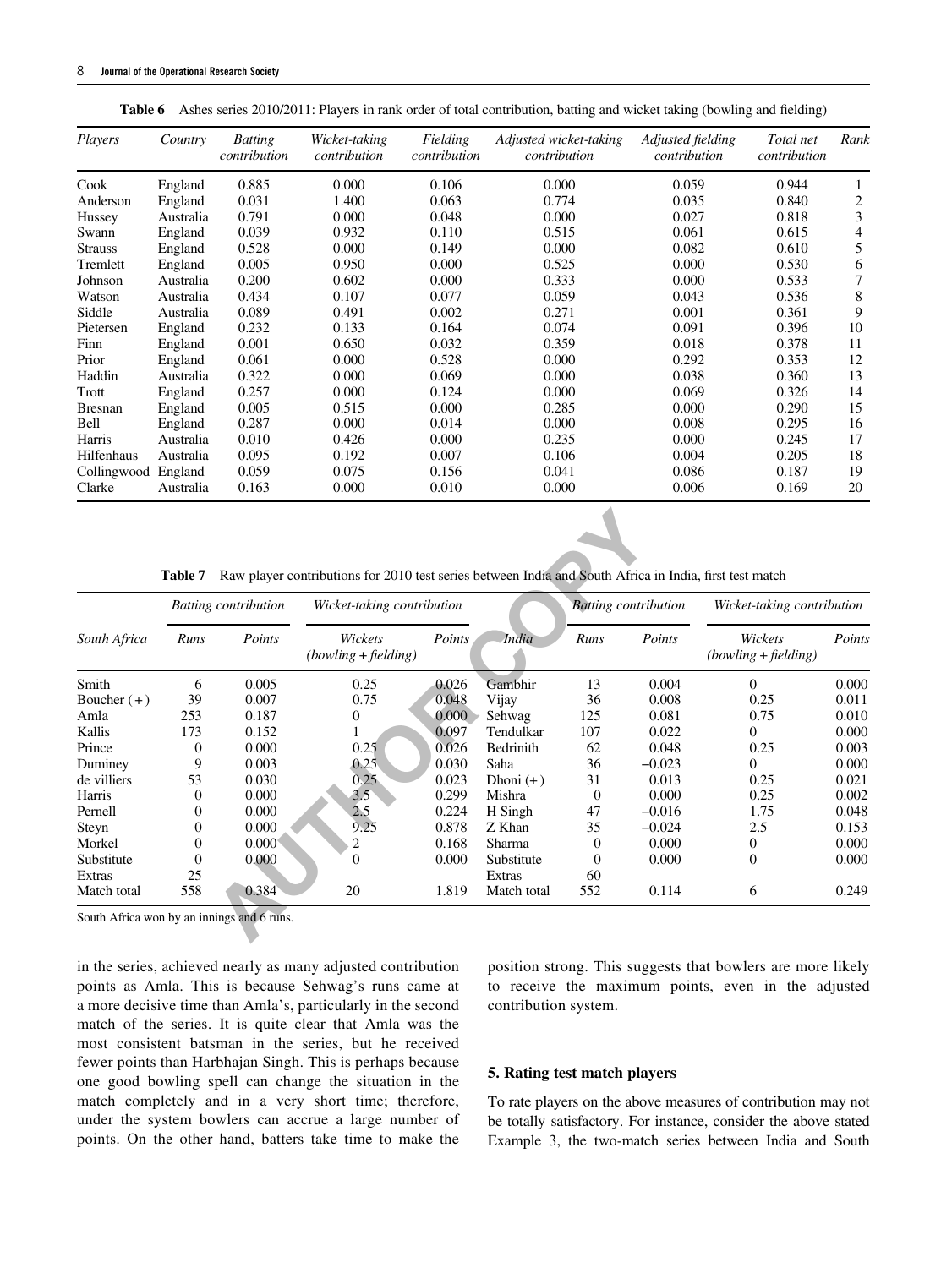<span id="page-8-0"></span>

|                   |                | <b>Batting contribution</b> | Wicket-taking contribution        |        |               |          | <b>Batting contribution</b> | Wicket-taking contribution        |          |
|-------------------|----------------|-----------------------------|-----------------------------------|--------|---------------|----------|-----------------------------|-----------------------------------|----------|
| South Africa      | Runs           | Points                      | Wickets<br>$(bowling + fielding)$ | Points | India         | Runs     | Points                      | Wickets<br>$(bowling + fielding)$ | Points   |
| Smith             | 24             | 0.023                       | 0                                 | 0.000  | Gambhir       | 25       | 0.018                       | $\boldsymbol{0}$                  | $\Omega$ |
| Petersen          | 121            | 0.079                       | 0.5                               | 0.019  | Vijay         |          | 0.005                       | 0                                 | 0        |
| Amla              | 237            | 0.101                       | 0                                 | 0.000  | Sehwag        | 165      | 0.199                       | 0                                 | 0        |
| Kallis            | 30             | 0.030                       | 0.5                               | 0.031  | Tendulkar     | 106      | 0.144                       | 0                                 | $\Omega$ |
| Prince            | 24             | 0.007                       | 0.25                              | 0.018  | Bedrinith     |          | 0.001                       | 0.25                              | 0.023    |
| Duminey           | 6              | 0.001                       | 0.75                              | 0.053  | Laxman        | 143      | 0.048                       | 0.25                              | 0.018    |
| de villiers $(+)$ | 15             | 0.026                       | 0.75                              | 0.029  | Dhoni $(+)$   | 132      | 0.034                       |                                   | 0.073    |
| Harris            | 5              | 0.002                       | 0.75                              | 0.053  | Mishra        | 28       | 0.023                       | 3.75                              | 0.340    |
| Pernell           | 34             | 0.032                       | 0                                 | 0.000  | H Singh       | $\Omega$ | 0.000                       | 7.5                               | 1.753    |
| Steyn             | 6              | 0.011                       |                                   | 0.071  | Z Khan        | $\Omega$ | 0.000                       | 4.5                               | 0.273    |
| Morkel            | 23             | 0.025                       | 1.5                               | 0.070  | Sharma        | 0        | 0.000                       | 2.5                               | 0.583    |
| substitute        | $\overline{0}$ | 0.000                       | 0                                 | 0.000  | Karthik (sub) | $\theta$ | 0.000                       | 0.25                              | 0.083    |
| Extras            | 61             |                             |                                   |        | Extras        | 36       |                             |                                   |          |
| Match total       | 586            | 0.338                       | 6                                 | 0.344  | Match total   | 643      | 0.473                       | 20                                | 3.146    |

Table 8 Raw player contributions for 2010 test series between India and South Africa in India, second test match

India won the match by an innings and 57 runs.

Table 9 Total adjusted player contributions for the 2010 test series between India and South Africa in India (top 10 players)

|                                                                                                    |                                          | <b>Table 9</b> Total adjusted player contributions for the 2010 test series<br>between India and South Africa in India (top 10 players)                                                                                                                                                                                                                                                                                                                                                                                          |                                                 |                                                             |                                                                                 | Such a scheme could b<br>Under one such scheme, the<br>points might be calculated                                                                                                                                                         |
|----------------------------------------------------------------------------------------------------|------------------------------------------|----------------------------------------------------------------------------------------------------------------------------------------------------------------------------------------------------------------------------------------------------------------------------------------------------------------------------------------------------------------------------------------------------------------------------------------------------------------------------------------------------------------------------------|-------------------------------------------------|-------------------------------------------------------------|---------------------------------------------------------------------------------|-------------------------------------------------------------------------------------------------------------------------------------------------------------------------------------------------------------------------------------------|
| Country                                                                                            | Player                                   | Wickets<br>$(bowling +$<br>fielding)                                                                                                                                                                                                                                                                                                                                                                                                                                                                                             | Runs                                            | Adjusted<br>contribution<br>points                          | Rank                                                                            | points of player $i$ $(i = 1, 2)$<br>rating system in a match be                                                                                                                                                                          |
| India<br>South Africa Amla<br>India<br>South Africa Steyn<br>South Africa Kallis<br>India<br>India | H Singh<br>Sehwag<br>Tendulkar<br>Sharma | 9.25<br>$\Omega$<br>0.75<br>10.25<br>1.5<br>$\mathbf{0}$<br>2.5                                                                                                                                                                                                                                                                                                                                                                                                                                                                  | 47<br>490<br>290<br>6<br>203<br>213<br>$\theta$ | 0.430<br>0.288<br>0.282<br>0.240<br>0.209<br>0.167<br>0.143 | $\,1$<br>$\begin{array}{c} 2 \\ 3 \\ 4 \end{array}$<br>5<br>6<br>$\overline{7}$ | $\left(\frac{\sum_{t=1}^{13}}{\sum_{i=1}^{22}\sum_{i}^{1}}\right)$<br>where $r_i$ is total runs (raw)<br>$R_T$ is the total runs scored b                                                                                                 |
| India<br>India<br>South Africa Pernell                                                             | Mishra<br>Z Khan                         | $\overline{4}$<br>$\overline{7}$<br>2.5                                                                                                                                                                                                                                                                                                                                                                                                                                                                                          | 28<br>35<br>34                                  | 0.104<br>0.101<br>0.089                                     | 8<br>$\overline{9}$<br>10                                                       | $t$ is indexing each of the 15<br>taking (bowling and field<br>weighted average rating sy                                                                                                                                                 |
|                                                                                                    |                                          | Africa. First, Amla scored 490 runs in the series at an average of                                                                                                                                                                                                                                                                                                                                                                                                                                                               |                                                 |                                                             |                                                                                 | $\left(\frac{\sum_{t=1}^{15} (x_i - x_i)}{\sum_{i=1}^{22} (\sum_{t=1}^{15} (x_i - x_i)^2)}\right)$                                                                                                                                        |
|                                                                                                    |                                          | 490 runs per innings and received the maximum batting points                                                                                                                                                                                                                                                                                                                                                                                                                                                                     |                                                 |                                                             |                                                                                 | where $w_i$ is total wickets                                                                                                                                                                                                              |
|                                                                                                    |                                          | (0.288), while Sehwag scored 290 runs in the series at an<br>average of 97 runs per innings and received 0.282 points, nearly<br>as many. There is a large difference between their runs but they<br>received almost the same number of contribution points. This is<br>in part because the contribution points system takes little<br>account of contributions after a point when the win or draw<br>probability of any team is close to unity. Second, in both<br>matches, bowlers stand out in the contribution points table: |                                                 |                                                             |                                                                                 | standardize the contributi<br>multiply the net player<br>bowling and fielding poin<br>match, based on all test ma<br>points achieved are put or<br>maximum batting (runs) are<br>to 1038 points per match.<br>To illustrate this rating s |
|                                                                                                    |                                          | Steyn in the first test (Table 7) and Harbhajan Singh (Table 8) in                                                                                                                                                                                                                                                                                                                                                                                                                                                               |                                                 |                                                             |                                                                                 | contributions of the top 2                                                                                                                                                                                                                |

Africa. First, Amla scored 490 runs in the series at an average of 490 runs per innings and received the maximum batting points (0.288), while Sehwag scored 290 runs in the series at an average of 97 runs per innings and received 0.282 points, nearly as many. There is a large difference between their runs but they received almost the same number of contribution points. This is in part because the contribution points system takes little account of contributions after a point when the win or draw probability of any team is close to unity. Second, in both matches, bowlers stand out in the contribution points table: Steyn in the first test [\(Table 7](#page-7-0)) and Harbhajan Singh (Table 8) in the second test. Furthermore, there is the fact that negative points can be achieved, and this appears to be more prevalent for batters. To overcome these problems, it may be sensible to use the contributions as one component of a weighted average rating system. The other component might be the raw runs and wickets in the match.

Such a scheme could be developed in a number of ways. Under one such scheme, the batting, bowling and fielding rating points might be calculated in the following way. Let the batting points of player  $i$  ( $i = 1, 2, ..., 22$ ) under a weighted average rating system in a match be

$$
\left(\frac{\sum_{t=1}^{15} C_{i,t,bat}}{\sum_{i=1}^{22} \sum_{j=1}^{15} C_{i,t,bat}} + \frac{r_i}{R_T}\right) \times \frac{1}{2}
$$

where  $r_i$  is total runs (raw) scored by player  $i$  in the match and  $R_T$  is the total runs scored by both teams (match total). Note that  $t$  is indexing each of the 15 sessions in a match. Let the wickettaking (bowling and fielding) points of player  $i$  under this weighted average rating system in the match be

$$
\left(\frac{\sum_{t=1}^{15} C_{i,t,bowl}}{\sum_{i=1}^{22} \sum_{j=1}^{15} C_{i,t,bowl}} + \frac{w_i}{40}\right) \times \frac{1}{2}
$$

where  $w_i$  is total wickets share of player i in the match. To standardize the contribution scores under this system, we multiply the net player contribution (sum of the batting, bowling and fielding points) by 1038 —the average score per match, based on all test matches from 1877 to 2007. In this way, points achieved are put on a 'runs-like ' scale. In addition, the maximum batting (runs) and wickets points will be reserved up to 1038 points per match.

To illustrate this rating system, [Table 10](#page-9-0) summarizes the net contributions of the top 26 players in the 104 test matches in 2010, 2011 and 2012 played by the top eight teams. The top two positions are secured by bowlers. DW Steyn, in the number one spot, scored 381 runs and had a wicket share of 109.25. GP Swann secured second place with 593 runs and a wicket share of 102.75. MJ Clarke in third scored 3120 runs. JH Kallis secured the seventh position with his all-round performance.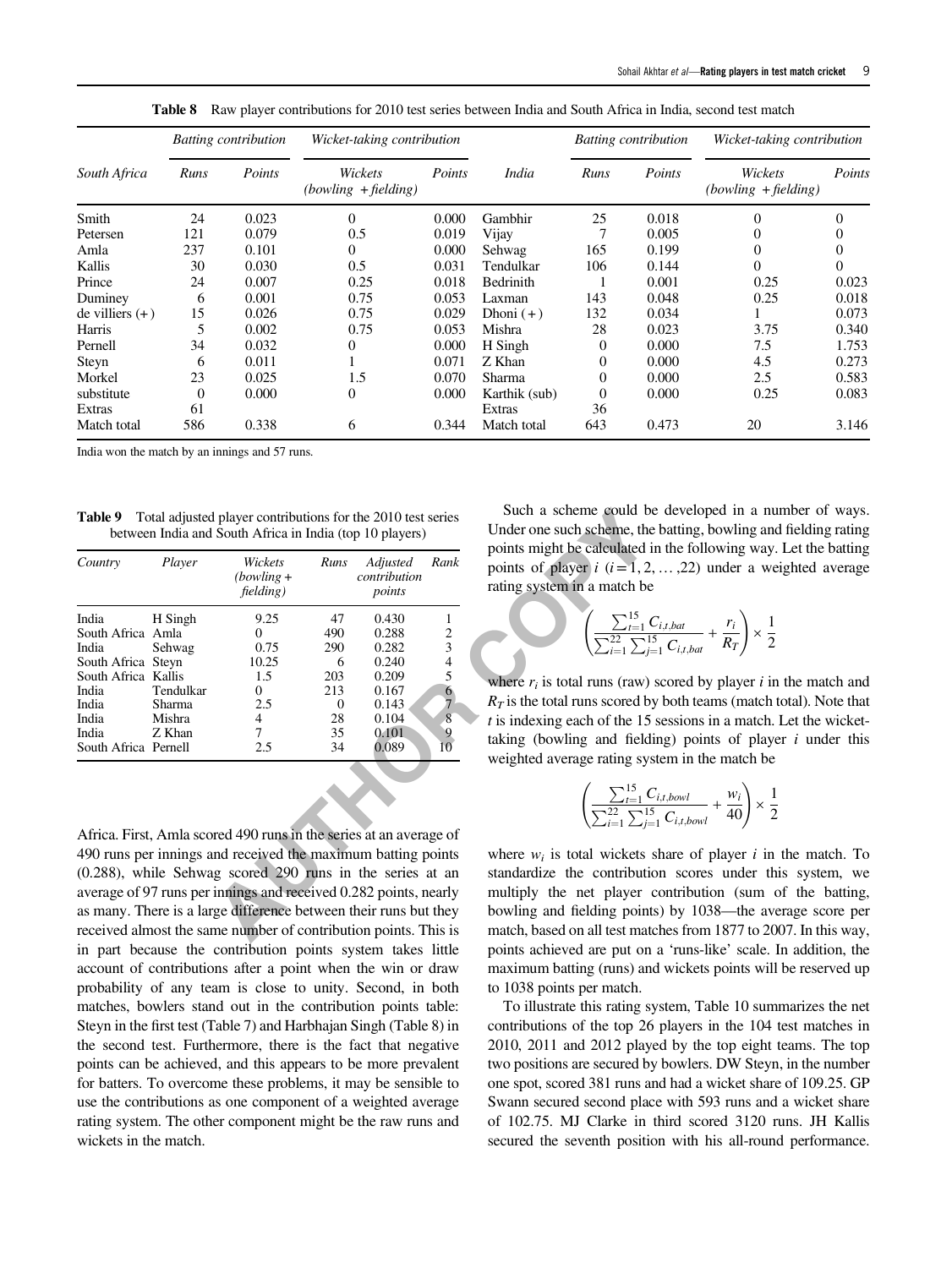<span id="page-9-0"></span>

| Player              | Country      |      | Raw           |                |                | Contribution   |          |                | Points        |         | Rank           |
|---------------------|--------------|------|---------------|----------------|----------------|----------------|----------|----------------|---------------|---------|----------------|
|                     |              | Runs | Bowling share | Fielding share | <b>Batting</b> | <b>Bowling</b> | Fielding | <b>Batting</b> | Wicket taking | Total   |                |
| DW Steyn            | South Africa | 381  | 109.25        | 3.83           | 0.52           | 6.27           | 0.19     | 396.46         | 3628.10       | 4024.57 | 1              |
| <b>GP</b> Swann     | England      | 593  | 102.75        | 11.83          | 0.79           | 7.00           | 0.62     | 649.85         | 3247.09       | 3896.94 | 2              |
| <b>MJ</b> Clarke    | Australia    | 3120 | 10.75         | 12.75          | 3.10           | 0.80           | 0.72     | 3200.41        | 651.23        | 3851.64 | $\mathfrak{Z}$ |
| <b>JM</b> Anderson  | England      | 276  | 100.75        | 7.00           | 0.27           | 5.93           | 0.53     | 270.26         | 3008.72       | 3278.98 | $\overline{4}$ |
| M Morkel            | South Africa | 277  | 87.25         | 2.25           | 0.36           | 4.96           | 0.33     | 312.72         | 2894.34       | 3207.06 | 5              |
| HM Amla             | South Africa | 2678 | 0.00          | 6.33           | 2.71           | 0.00           | 0.39     | 2859.11        | 217.43        | 3076.54 | 6              |
| <b>JH Kallis</b>    | South Africa | 2148 | 20.25         | 11.50          | 1.67           | 1.08           | 0.65     | 2115.72        | 939.87        | 3055.58 | $\overline{7}$ |
| <b>SCJ</b> Broad    | England      | 794  | 76.75         | 1.50           | 0.97           | 4.77           | 0.04     | 878.90         | 2132.11       | 3011.00 | 8              |
| <b>AN Cook</b>      | England      | 2664 | 0.00          | 8.08           | 2.83           | 0.00           | 0.51     | 2592.61        | 218.97        | 2811.59 | 9              |
| <b>HMRKB</b> Herath | Sri Lanka    | 442  | 88.25         | 3.75           | 0.93           | 3.60           | 0.15     | 555.51         | 2189.52       | 2745.03 | 10             |
| <b>MEK Hussey</b>   | Australia    | 2317 | 4.00          | 11.00          | 2.58           | 0.32           | 0.57     | 2239.66        | 451.16        | 2690.82 | 11             |
| KC Sangakkara       | Sri Lanka    | 2336 | 0.00          | 2.50           | 2.42           | 0.00           | 0.45     | 2534.22        | 150.07        | 2684.30 | 12             |
| AB de Villiers      | South Africa | 2073 | 0.00          | 14.33          | 2.00           | 0.00           | 0.84     | 2220.27        | 461.68        | 2681.94 | 13             |
| Saeed Ajmal         | Pakistan     | 191  | 75.00         | 2.25           | 0.23           | 4.75           | 0.11     | 241.17         | 2357.11       | 2598.29 | 14             |
| <b>RT</b> Ponting   | Australia    | 2234 | 0.00          | 9.00           | 2.80           | 0.00           | 0.47     | 2312.36        | 239.48        | 2551.84 | 15             |
| <b>MJ</b> Prior     | England      | 1749 | 0.00          | 25.42          | 2.15           | 0.00           | 1.61     | 1799.75        | 729.51        | 2529.26 | 16             |
| <b>GC</b> Smith     | South Africa | 1815 | 0.00          | 11.75          | 2.10           | 0.00           | 0.61     | 2079.49        | 443.99        | 2523.48 | 17             |
| <b>KP</b> Pietersen | England      | 2383 | 4.75          | 5.50           | 2.48           | 0.14           | 0.34     | 2287.78        | 224.46        | 2512.24 | 18             |
| <b>PM</b> Siddle    | Australia    | 328  | 65.00         | 3.00           | 0.44           | 4.29           | 0.12     | 412.50         | 2082.17       | 2494.67 | 19             |
| <b>IJL</b> Trott    | England      | 2177 | 2.00          | 4.75           | 1.90           | 0.52           | 0.30     | 2175.08        | 280.40        | 2455.48 | 20             |
| PP Ojha             | India        | 80   | 74.25         | 2.25           | 0.06           | 4.70           | 0.12     | 69.32          | 2329.51       | 2398.83 | 21             |
| V Sehwag            | India        | 2158 | 5.75          | 6.50           | 2.05           | 0.36           | 0.42     | 2010.56        | 373.50        | 2384.06 | $22\,$         |
| <b>VD</b> Philander | South Africa | 267  | 61.75         | 0.75           | 0.46           | 2.68           | 0.05     | 289.09         | 2076.79       | 2365.88 | 23             |
| R Ashwin            | India        | 567  | 58.50         | 0.75           | 0.54           | 3.63           | 0.03     | 490.39         | 1717.50       | 2207.89 | 24             |
| MS Dhoni            | India        | 1629 | 0.00          | 24.50          | 1.52           | 0.00           | 1.49     | 1478.99        | 695.85        | 2174.84 | 25             |
| Harbhajan Singh     | India        | 601  | 48.50         | 2.25           | 0.48           | 4.13           | 0.15     | 508.93         | 1575.95       | 2084.89 | 26             |

Table 10 Batting, wicket taking and net player contributions (points) for 104 matches in 2010, 2011 and 2012

The wicket-keeper batsmen MJ Prior and MS Dhoni were in sixteenth and twenty-fifth position, respectively.

South Africa 267 61.75 0.46 2.68 0.05<br>
India 1657 6.75 0.54 3.63 0.05<br>
India 1629 0.00 24.50 0.75 0.48 3.63 0.03<br>
India 1629 0.00 24.50 1.52 0.00 1.49<br>
India 1621 1825 0.00 1.52 0.00 1.49<br>
Copyre hatsen MJ Prior and MS Dh Another potential application of our rating system that may be appealing relates to the selection of man of the match, as the choice is often between a batsman or a bowler and occasionally between a player on the winning team or the losing team. Selecting the highest rated player as man of the match has an objective quality. Counting the instances in which the man of the match is on the winning or losing team as opposed to the highest rated player being on the winning or losing team (Table 11), we can see: (a) in only 2 matches (of the 104 matches in 2010 –2012) was the man of the match on the losing team; (b) if the man of the match was awarded to the highest rated player (by our method) then there would have been 17 occasions for which the man of the match was on the losing side. Thus, the table suggests that the subjective choice of man of the match is biased towards winners.

Not only would a man-of-the-match award based on maximum rating points be fairer to losers, but also it brings a better balance between batters, bowlers and all-rounders. Among these 104 matches, the man of the match was a batter, bowler, all-rounder in 51, 44, 5% of occasions, respectively. The corresponding figures for the highest rated player are 41, 48, 11%, respectively. Thus, these figures suggest that bowlers play a more decisive role than they are given credit for in man-ofthe-match awards.

A drawback of our rating system is that the total number of points achieved is the same for every match. Thus, for matches

Table 11  $2 \times 2$  cross-classification table for 104 test matches in 2010 –2012 played by the top eight teams (30 drawn matches are ignored), classi fied by actual man of the match (MOM) on winning or losing side and highest rated player on winning or losing side

|                      |                                | Actual MOM award |       |
|----------------------|--------------------------------|------------------|-------|
|                      | On winning team On losing team |                  | Total |
| Highest rated player |                                |                  |       |
| On winning team      | 57                             |                  | 57    |
| On losing team       | 15                             |                  | 17    |
| Total                | 72                             |                  | 74    |

in which the advantage often changes between the teams, while contribution points will be increased standardization moderates this effect. Thus, the unadjusted contributions method will give greater rewards to players in tight contests —this would seem to be an advantage of this method. To overcome these drawbacks, different components of a weighted average scheme might be combined once total scores on each component are determined for a series of matches. Thus, suppose in a five-match series  $r$ runs are scored and w wickets taken, and thus 1 wicket is equivalent to r/w runs. Suppose also that the raw total (over all five matches) contribution points are n for batting and m for wicket taking. Then a possible scheme that equally weights batting and wicket taking, and actual runs scored and wickets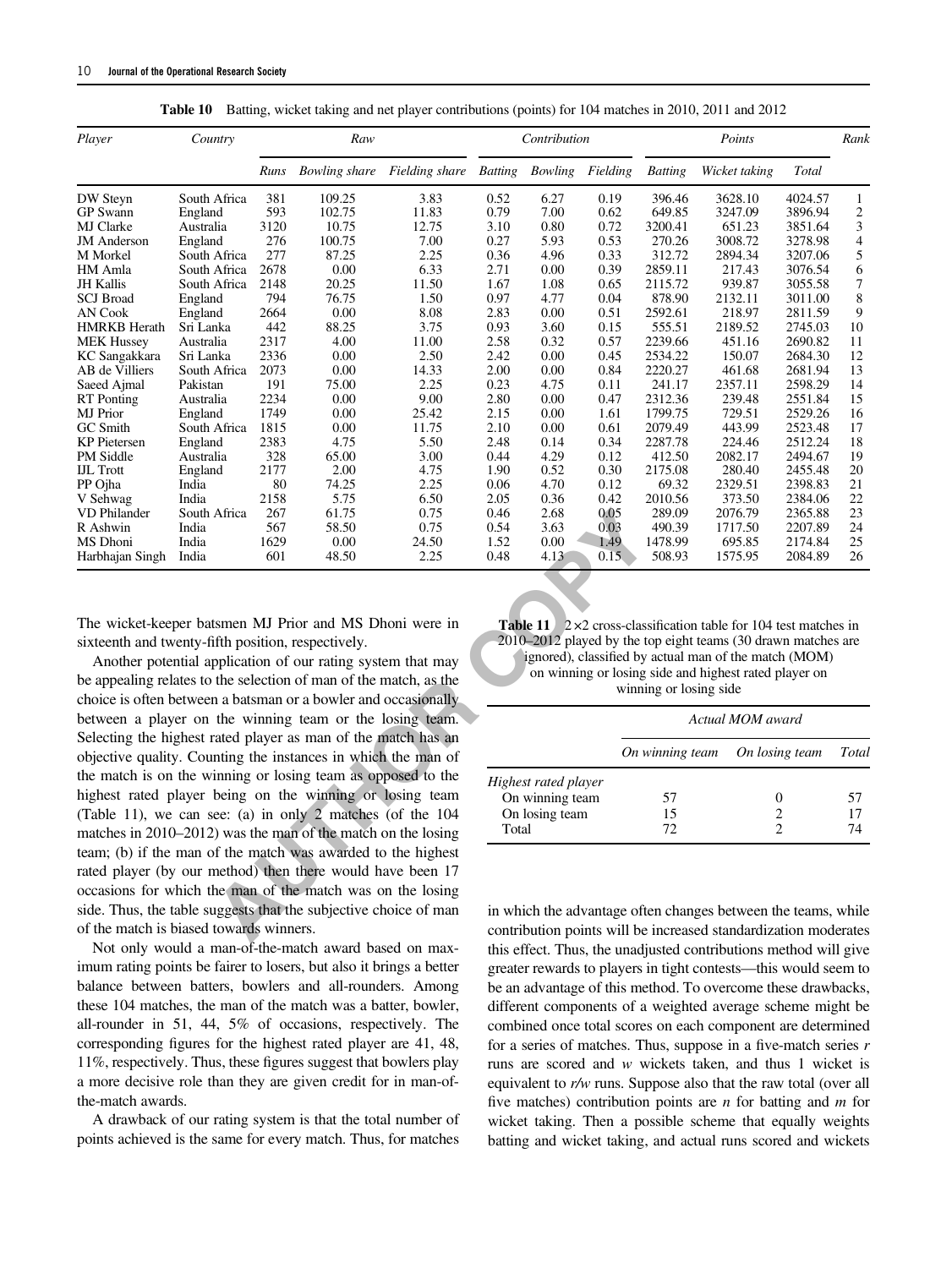$$
T_i = \frac{\left(r_i + \left(\frac{r}{w}\right)w_i + \left(\frac{r}{n}\right)n_i + \left(\frac{r}{m}\right)m_i\right)}{4}
$$

where  $r_i$ ,  $w_i$ ,  $n_i$  and  $m_i$  are the runs scored, wickets taken, raw batting contribution points and raw wicket-taking contribution points of player  $i$  in the series, and  $T_i$  is their total weighted average points scored in the series on a 'run-equivalent ' scale. Note again that no adjustment accrues to batsmen for wickets lost or to bowlers for runs conceded.

#### 6. Discussion

The purpose of this paper is to evaluate player performances based on batting, bowling and fielding contributions in the match, session by session. We propose a new rating system for bowlers and batters using a common scale. Nominal multinomial logistic regression models are used to model match outcome probabilities for hypothetical and actual positions. Measures of player performance are then calculated using changes in such probabilities session by session. The advantage of looking at the contribution at the end of each session is that we can evaluate the performance of the player taking into account the stage of match in which runs and wicket are earned and conceded. Another advantage of this rating system is that it provides measures (points) for all-rounders, wicket keepers and fielders, again on the same common scale. The ICC rating does not take into account fielding contributions of players. Furthermore, our rating system has the potential to select man of the match, man of the series, best player of the year and new emerging player of the year. These measures could also be helpful for team selectors and management to select a best possible team based on their current performance.

the contribution at the end of each session is that potential has been shown<br>at the performance of the player taking into<br>also for a series of matche<br>age of match in which runs and wicket are carned be used in combination<br> A limitation of this work is that batting contributions and wicket-taking contributions are measured using subtly different criteria: wicket takers are assumed to contribute to winning while run scorers are assumed to contribute to the contrary, that is, to not losing. These different contribution criteria necessitate the rescaling of contributions to a common base. This can be achieved in principle by choosing a relative rescaling factor such that the total run-scoring contributions balance with the total wicket-taking contributions over the 'history' of the game. This would present a challenge for implementation. A more fundamental challenge, however, is that in assigning wicket-taking contributions to fielders (for catches and run-outs) we must subjectively assign a value for the share due to a fielder. If run-scoring and wicket-taking contributions were determined using the same criterion then we might have chosen the fielder 's share objectively in the same way. Unfortunately, we cannot resolve two unknowns with a single constraint.

Another limitation of this work is the weakness of the match prediction model. For example, if both the teams lose wickets on the first day of play then selected models are not able to take into account the number of wickets down for the team batting second [\(Akhtar and Scarf, 2012](#page-11-0)). Therefore, the bowlers and fielders of the reference team will not be awarded at this stage. The collection of data on more matches would be bene ficial to overcome this problem.

In addition, bowlers are not penalized for giving away runs, and fielders are not rewarded for saving runs, or penalized for giving them away through miss-fields. The latter events are not recorded in match scorecards and thus their incorporation requires a different form of data recording. For runs conceded by bowlers, the concept of a hypothetical match position at session-end cannot be extended because hypothetically a bowler could concede an unlimited number of runs during a session. One might instead consider runs conceded relative to certain norms; this is an avenue for further investigation. For example, one might consider the runs conceded by a bowler during a session relative to a figure for runs conceded that is 'loss neutral' over the session.

However, more positively, it is our view that the rating system shows potential for the more reliable assessment of player performances in batting and wicket taking and in comparing performances between these two disciplines. This potential has been shown not just for an individual match but also for a series of matches. The contributions approach might be used in combination with more traditional performance measures, as we illustrate. If the methodology is to be incorporated into or to supplant the existing standard and commercial measures of performance and rankings, further evaluation of the method is necessary, particularly regarding how the measure would perform in the longer term. To achieve this, many more matches need to be analysed.

It is implicit in the system proposed that only those who play can make a contribution, and furthermore that frontline batters and bowlers have a greater opportunity to make a contribution. Thus, the system will not measure who are the best players. Instead, it will measure who played the 'best ' cricket. If one were to consider a rating based on contribution rate (per match played) then the best players might emerge, although again, frontline batters and bowlers would tend to be favoured. An average (eg, mean) contribution per match would also tend to favour (and disfavour in equal measure) those who play few matches due to the increasing variability in the mean as the number of observations decreases. However, one could in principle adjust for this by considering the problem of rating as one of estimating player strengths and shrinking the estimated strengths towards an overall mean strength in the manner described, for example, by [McHale and Szczepa](#page-11-0) ński (2013) in the context of football.

Finally, the contribution measure might be used to determine the top cricketers of all time. It would be fascinating to determine, for example, whether the great all-rounders of the past (eg, Imran Khan, Ian Botham, Garry Sobers) head such a list, and where the best batters (eg, Don Bradman, Brian Lara, Sachin Tendulkar) lie in relation to the best bowlers (eg, Muttiah Muralitharan, Richard Hadlee, Michael Holding).